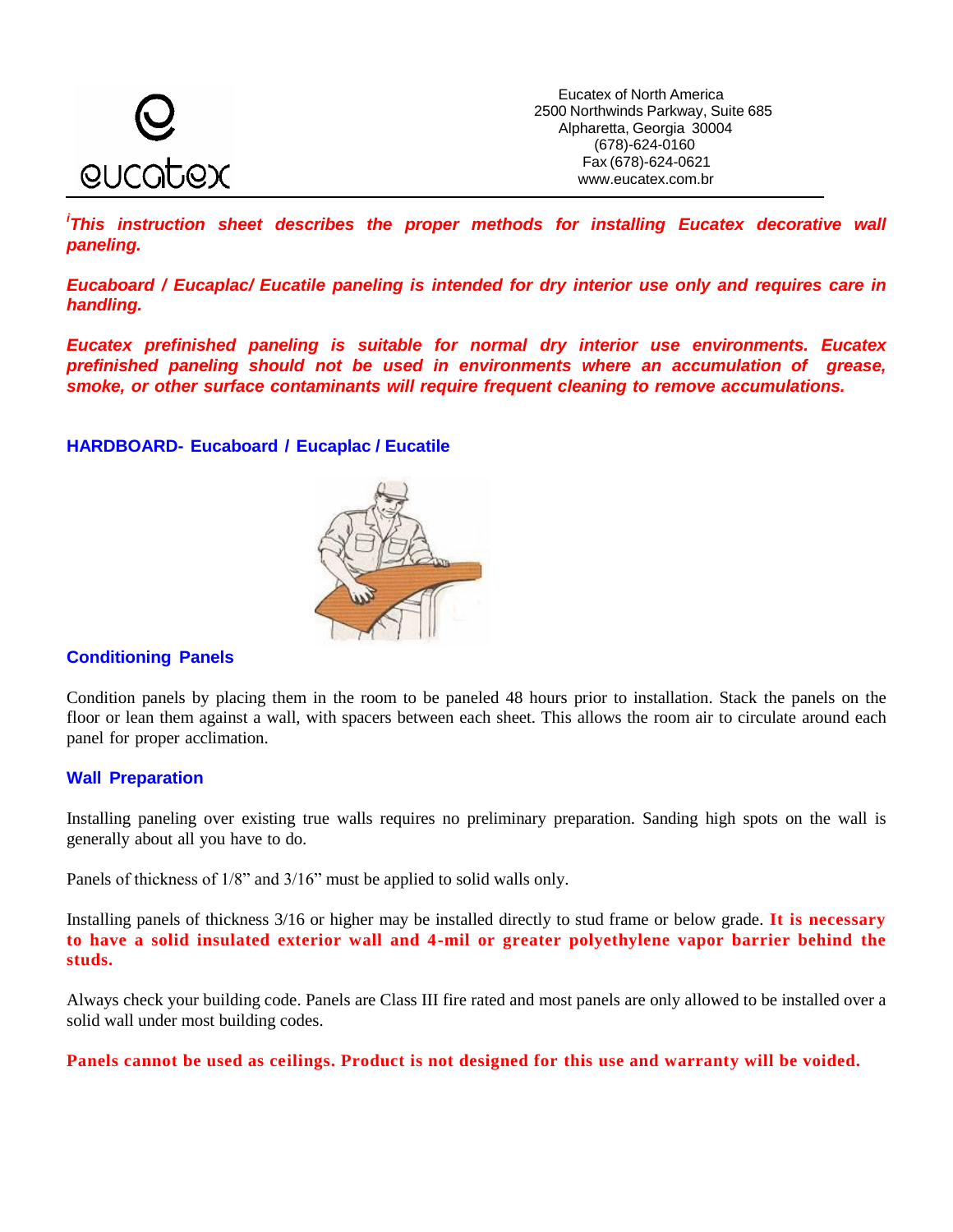

Eucatex of North America 2500 Northwinds Parkway, Suite 685 Alpharetta, Georgia 30004 (678)-624-0160 Fax (678)-624-0621 www.eucatex.com.br

# **Arrange Panels**

If you have chosen simulated wood grain panels, take a few minutes to stand the panels side-by-side around the room. Arrange them to achieve the most pleasing balance of color and grain pattern, then number the back of each panel in sequence.

# **Spacing between Panels**

**Above Grade :** Allow 1/16" thickness between panels to the left and right – along 8' edge. Use shims to leave 1/8" at the top and bottom of the panels.

**Below Grade** : Allow 1/16" thickness between panels to the left and right – along 8' edge. Use shims to leave 1/4" at the top and bottom of the panels.

# **DON'T** butt panels tightly together **TO AVOID BUCKLED PANELS**

# **Fitting Panels**



Put the first panel in place and bring to adjacent wall in the corner allowing 1/16"space. Make sure it is plumb and both left and right panel edges fall on solid stud backing. The panel may have to be trimmed to allow the outer edge to fall on the center of a stud for nailing. Also, on rough walls, or adjoining a fireplace wall, use a pencil compass to mark the panel on the inner edge and then cut on the scribe line to fit around the obstruction. Before nailing the paneling, paint a stripe of color to match the paneling groove color on the wall location where the panels will meet.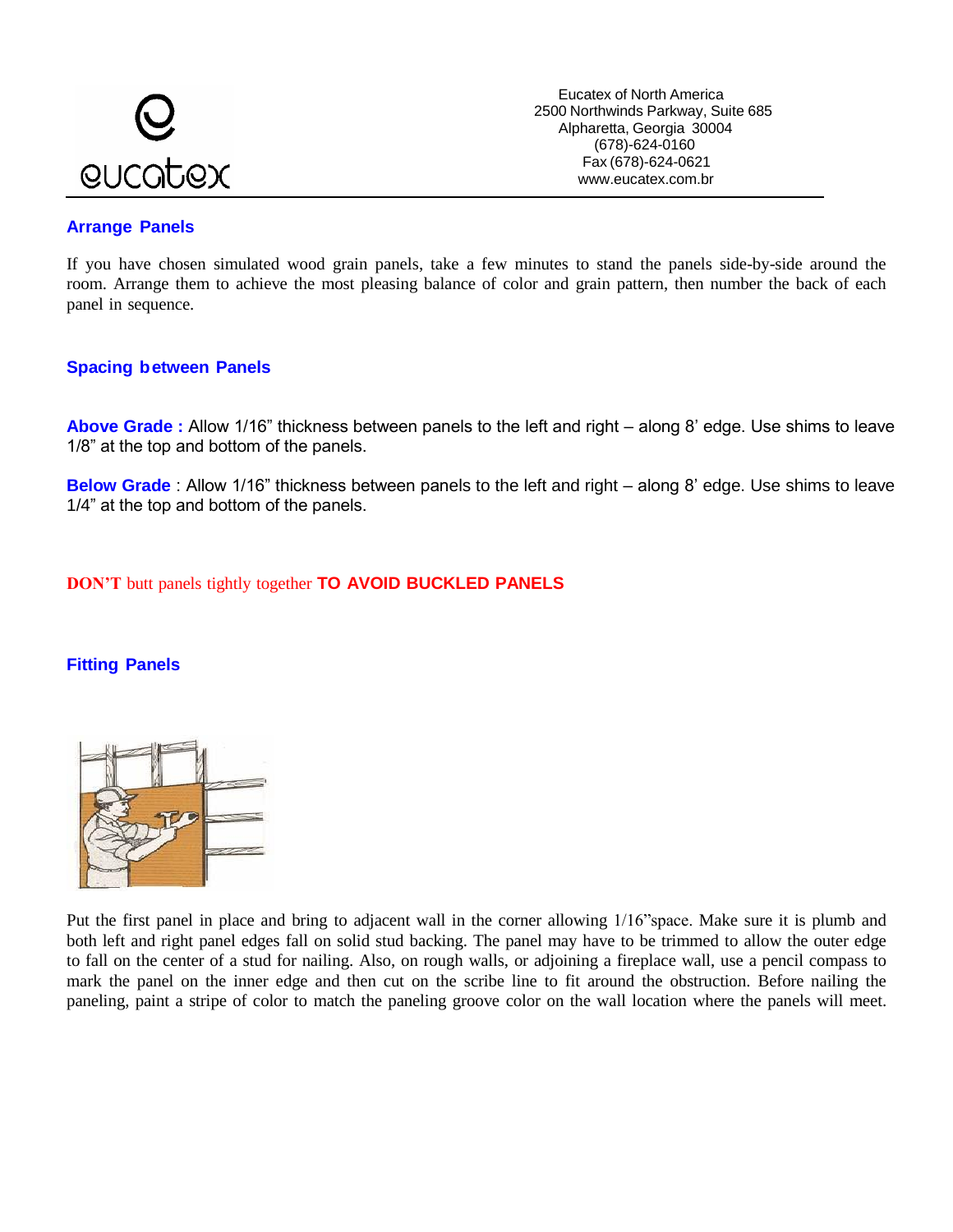# eucatex

Eucatex of North America 2500 Northwinds Parkway, Suite 685 Alpharetta, Georgia 30004 (678)-624-0160 Fax (678)-624-0621 www.eucatex.com.br

# **Cutting Panels**



If measured floor-to-ceiling height is 8' or less, subtract  $\frac{1}{2}$ " from this measurement to allow  $\frac{1}{4}$ " expansion clearance on top and bottom. Transfer these measurements to panels for cutting. If using a handsaw or table saw, mark and cut the panels face up. If using a portable circular saw or sabre saw, mark and cut panels face down. Cutouts for door and window sections, electrical switches and outlets or heat registers require careful measurements.

Many a good paneling job has been ruined by inaccurate cutting for outlet boxes or heat registers. One method is to mark the outlet box with chalk. Then, place the properly cut panel on the wall and tap at the outlet location. This will transfer an image to the back of the panel and indicate the area for cutting. A ¼" gap around this area will provide room for spacing and adjustment – the faceplate will cover up the extra space. On an existing wall, adjust the outlet box to meet panel thickness. Unscrew at the top and bottom, wedge a small paneling scrap at screw locations, and tighten.

# **Adhesive Application**



Adhesive application may be used to apply Hardboard requiring both adhesive and nails.

Adhesive may be used to apply paneling directly to studs or over existing walls as long as the surface is level, sound and clean. Once the panel is fitted, apply beads of adhesive with a caulking gun in a continuous strip along the top, bottom and both sides of the panel. On intermediate studs, apply beads 3' long and 6' apart. Over solid backing, apply adhesive in a zigzag pattern between studs. Some supplemental nailing will be necessary to hold the panel in place until the adhesive sets. Be sure to read the adhesive manufacturer's instructions carefully prior to installation, since instructions may vary. Use a hammer and padded wood block (or rubber mallet) to set the glued panel in position.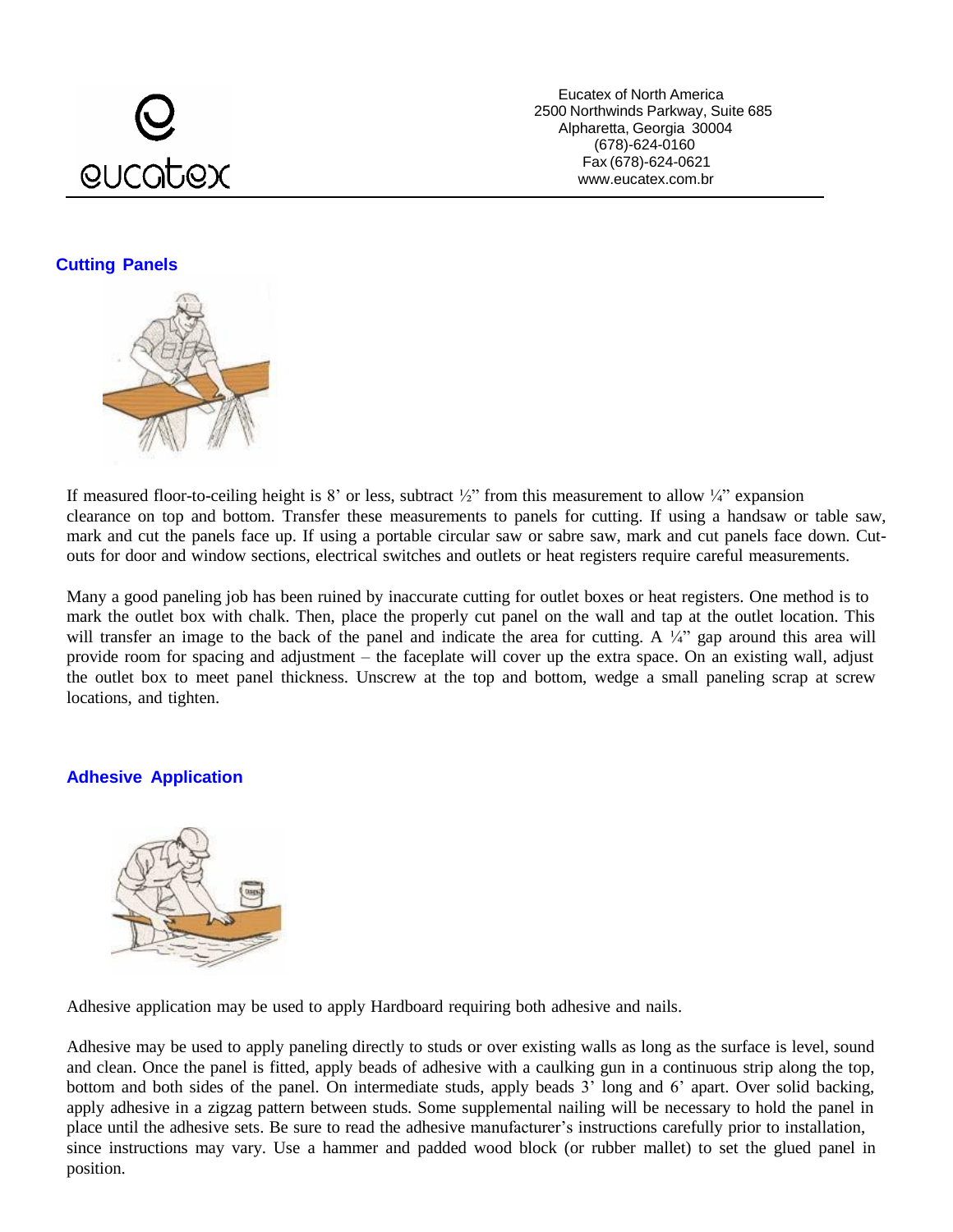

Eucatex of North America 2500 Northwinds Parkway, Suite 685 Alpharetta, Georgia 30004 (678)-624-0160 Fax (678)-624-0621 www.eucatex.com.br

#### **Caulk**

Allow adhesive to cure for 24 hours before applying caulk. Use only 100% silicone sealant (not siliconized acrylics) to thoroughly caulk all seams, edges around panels, around and behind all fixtures and in between seams.

#### **Clean up**

For solvent based adhesive, clean up surface with mineral spirits- dampened rag (do not use lacquer thinner). For low VOC adhesive , wipe off all excess adhesive on the surface with water dampened rag.

Panels may be cleaned when needed with mild soap and water dampened rag. Do not use abrasive cleaners on your new wall panels.

# **Tools and Supplies for Installation**

Assemble all your tools and supplies before you begin the job. Here is what you will need for most common wall paneling installations:

- Tape measure
- Level
- Pencil compass
- Hammer and nail set
- Padded wooden block (or rubber mallet)
- Power or handsaw (with short fine-toothed blade)
- Carpenter's square
- Chalk line
- Drill
- Adhesive caulking gun
- Eye goggles (must be worn when using any power or hand tools)
- Keyhole saw/miter box
- Tub caulk
- Cloths for clean-up